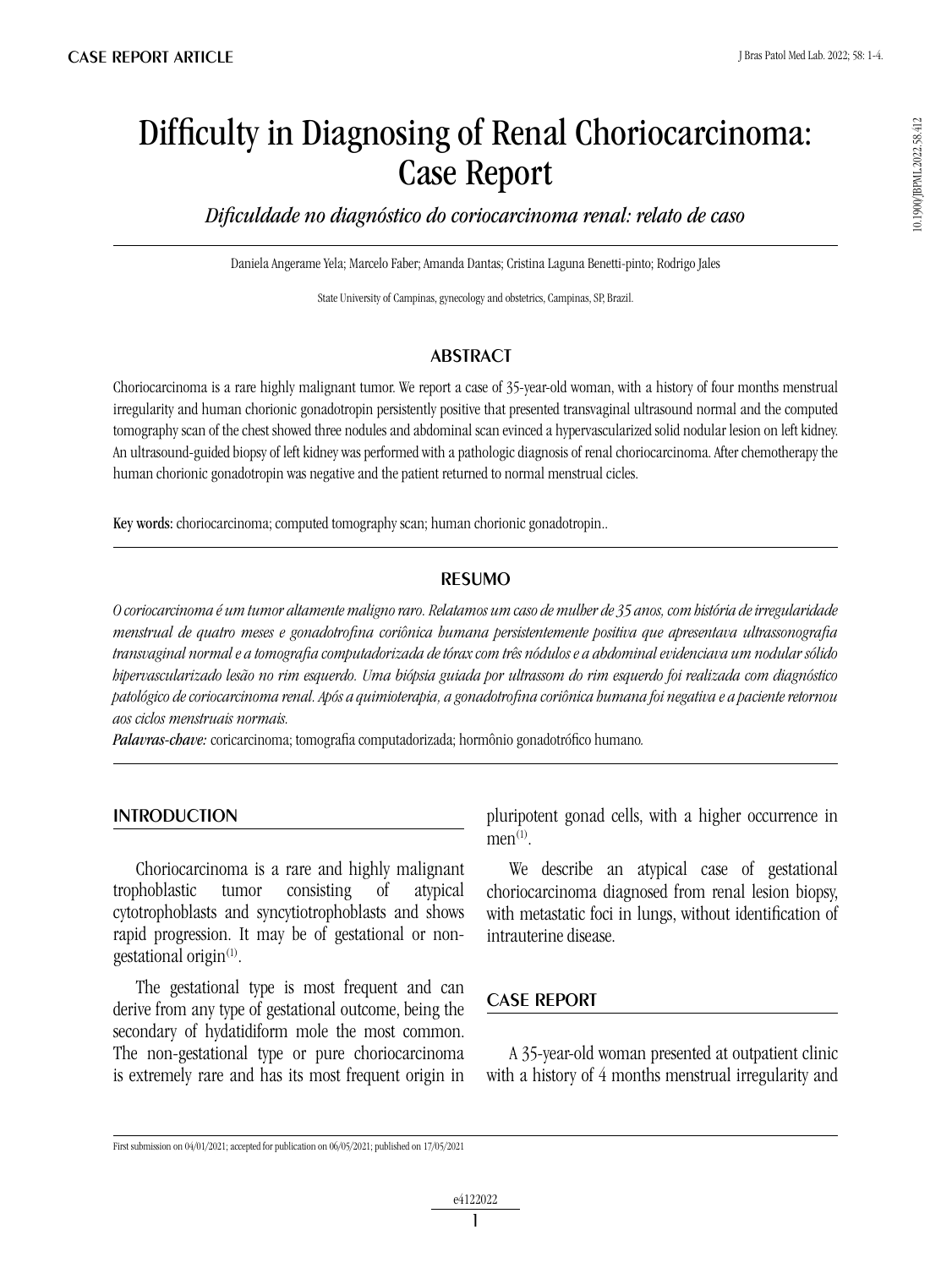human chorionic gonadotropin (hCG) persistently positive. She had one previous normal full-term delivery in 2002 and a spontaneous miscarriage in 2014. She denies other comorbidities and did not use any contraception medication. At admission, in 2016, the patient was asymptomatic, with a history of persistent brown vaginal discharge for two months, associated with 4-month lateness of period and increased values of hCG (150036mUI/ml to 904940mUI/ml). On examination, no alterations were found. The abdominal and pelvic ultrasound didn't reveal any alteration, but computed tomography (CT) scan of the chest and abdomen exhibited bilateral lung nodules, the biggest one located in lower right lung measuring 2,6cm Figure 1, typical of secondary involvement, and hypervascularizated solid nodule in the left kidney parenchyma measuring 2,9cm, suggestive of renal carcinoma Figure 2, without changes in CT scan of the skull. An ultrasound-guided percutaneous biopsy of the renal parenchyma demonstrated renal choriocarcinoma on anatomopathological result.

The patient received 8 cycles of endovenous chemotherapy (EMA-CO: etoposide, methotrexate, actinomyocin D, vincristine and cyclophosphamide) from April to August 2016 and hCG follow-up. Patient presented good tolerability to medication with a drop in hCG levels and return of regular menstrual cycle. She has been following up with the oncology team with disappearance of lesions evidenced in imaging exams since January 2018 and negative hCG levels since October 2016.



figure 1 – *Lung nodule located in lower right lung measuring 2,6 cm on computed tomography scan.*



figure 2 – *Hypervascularizated solid nodule in the left kidney parenchyma measuring 2,9cm on computed tomography scan.*

# **DISCUSSION**

Choriocarcinoma is a rare and highly malignant trophoblastic tumor. It may be of gestational or nongestational origin<sup> $(1)$ </sup>. The gestational type is most frequentand occurs more often in women of reproductive age, usually one year after pregnancy. In about 30% of the cases, the woman already has metastatic foci at the time of diagnosis $(2)$ .

The non-gestational type was originated from extragonodal germ cells, usually located in the midline of body, being more frequent in the mediastinum, retroperitoneum and coccyx. In women, the incidence is lower than 0.6%, occurs in the second or third decade of life and usually affects the ovary (1).

The metastases are hematogenic and frequently found in the lungs and vagina although there may also be in central nervous system and in other abdominal organs, being rare renal involvement<sup>(3)</sup>.

The interval between the pregnancy and the tumor development is very variable: the longest interval reported in the literature was 22 years<sup>(4,5)</sup>. It can occur in post-menopausal women. In cases of extra gonadal tumor, it is essential to exclude metastatic sites because the primary gonadal malignancy may undergo spontaneous necrosis or regression $(2)$ .

The origin of this neoplasia has not been defined yet, but we believe the main hypotheses are "gonoblastic theory", which justifies the appearance of this tumor by the aberrant migration of the germ cells, still in the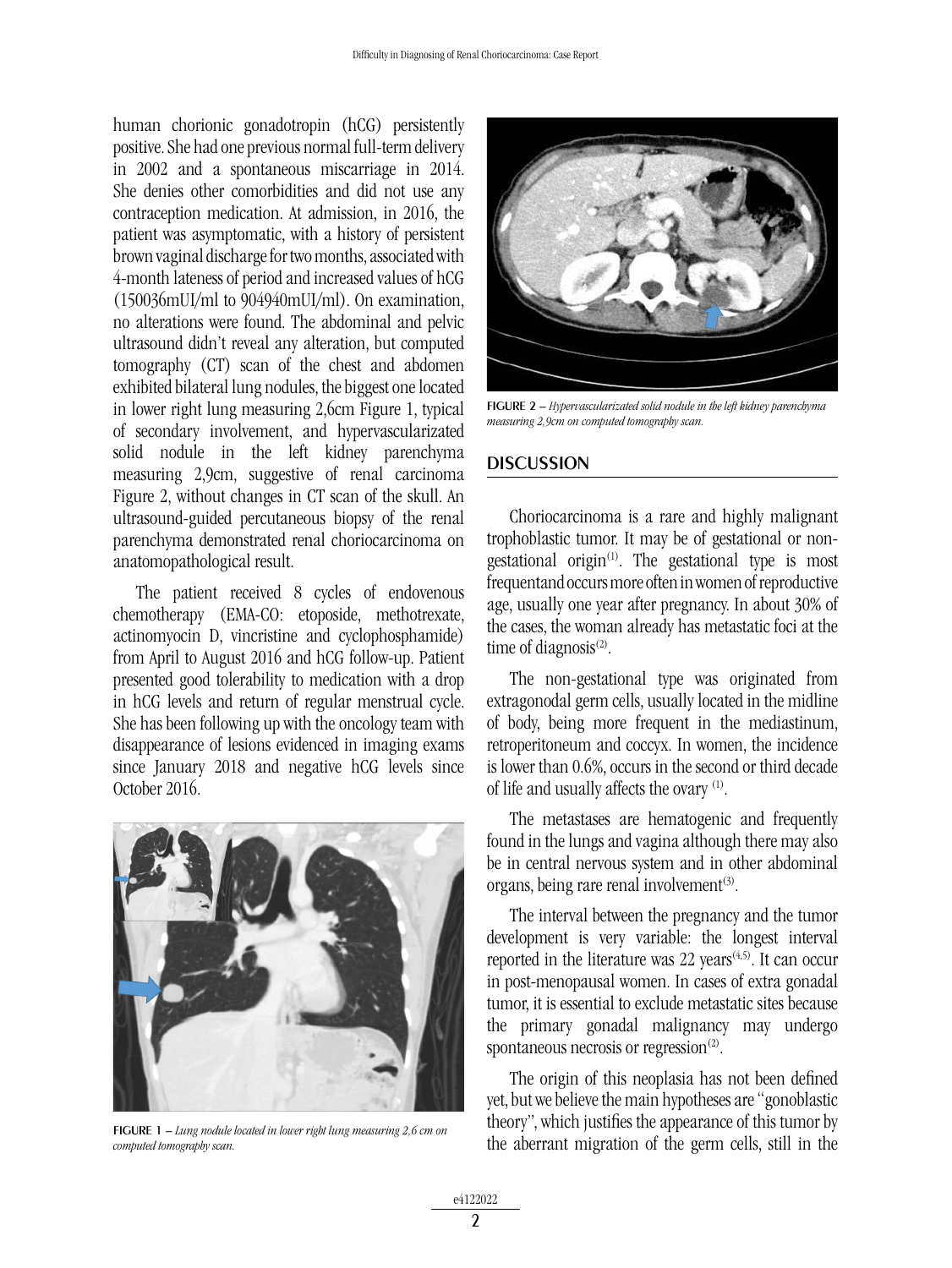embryonic stage and "metastatic theory", in which occurs spontaneous regression of a metastatic gonadal neoplasm $(2,6)$ .

Gestational and non-gestational choriocarcinoma show similarities in their histology and biochemistry, but are different in their genetic origin, prognosis and sensitivity to chemotherapy. It is extremely important to distinguish these two types because the therapeutic approach of each is different. For this classification the use of molecular analysis techniques is necessary, and it is not possible to perform this diagnosis only with clinical, histological or immunohistochemically evaluations. The gestational subtype presents variable alleles markers of polymorphisms, because there is intracellular presence of the paternal DNA, since the non-gestational type presents only the maternal  $DNA^{(7,8)}$ .

Cases have been described of metastatic choriocarcinoma without primary lesion in the uterus or ovary due to regression of the primary tumor $\mathfrak{S}^9$ .

The reported case was difficult to diagnose because of the absence of neoplastic gonadal or uterine lesion, raising doubts as to the real origin of unilateral renal tumor. Molecular analysis is not feasible for most of the public health services in Brazil, and it is necessary to perform the indicated treatment for the most frequent cases.

The involvement of the urinary system with the tumor is relatively rare however, once diagnosed, we may find retroperitoneal hemorrhages, lumbar pain, oliguria and noninfectious hematuria<sup>(10)</sup>. The incidental finding of the lesion is the most common form of diagnosis $(11)$ . The case reported had no complaints related to the urinary system at the time of the diagnosis or during follow-up, being diagnosed by

a tomographic examination in the investigation of a possible hCG-secreting tumor, in the metastatic stage.

Wang et al explains that renal metastasis were invariably preceded by pulmonary metastasis, indicating that renal metastasis is secondary to a hematogenic dissemination from the pulmonary disease<sup> $(12)$ </sup>. This couldnot be confirmed in the case reported because there was a delay to start the followup and both pulmonary and renal lesions were already present at diagnosis, making it impossible to identify the primary lesion.

High-risk gestational trophoblastic tumors must be treated with polychemotherapy and the most used combination is the EMA-CO and 50% of women require associated surgical treatment<sup> $(13,14)$ </sup>. Our patient responded well to the treatment with EMA-CO and no need surgery.

Although the etiology of choriocarcinoma was not identified, it was treated as a gestational tumor and presented a good response, which leads us to believe that the diagnosis was correct. In the literature we found 137 articles on renal choriocarcinoma, of which approximately 40% are male cases that do not have a gestational etiology, thus we have few reports of gestational renal choriocarcinoma. This is an extremely rare case with a high rate of malignization whose importance is to try to perform an early diagnosis in order to reduce its morbidity and mortality. Despite being an uncommon tumor and difficult to diagnose, renal choriocarcinoma has a good prognosis with chemotherapy treatment.

Conflict of Interest: All authors disclaim any conflict of interest.

### **REFERENCES**

- 2. Mack RB, Katz SM, Amenta PS. Choriocarcinoma of the Kidney. J Am Osteopath Assoc. 1992; 92(6): 799-802.
- 3. Small W, Lurain JR, Shetty RM, et al. Gestational Trophoblastic Disease Metastatic to the Brain. Radiol. 1996; 200(1): 277-80.

<sup>1.</sup> Mood N I, Samadi N, Rahimi-Moghaddam P, et al. Pure Ovarian Choriocarcinoma: Report of two Cases. J Res Med Sci. 2009; 14(5): 327-30.

<sup>4.</sup> O'Neill CJ, Houghton F, Clarke J, et al. Uterine Gestational Choriocarcinoma developing after a Long Latent Period in a Postmenopausal Woman: the value of DNA Polymorphism Studies. Int J Surg Pathol. 2008; 16(2): 226-9.

<sup>5.</sup> Mukherjee U, Thakur V, Katiyar D, et al. Uterine Choriocarcinoma in a Postmenopausal Woman. Med Oncol. 2006; 23: 301-3.

<sup>6.</sup> Grover SC, Bansal R, Sangeeta JK, et al. Non-Gestational Cervical Choriocarcinoma with Urinary Bladder Metastasis: an Unusual Case Report. Sci. 2010; 12(3): 147-8.

<sup>7.</sup> Vereczkey I, Csernak E, Olasz J, et al. Renal Choriocarcinoma: Gestational or Germ Cell Origin? Int J Surg Pathol. 2012; 20(6): 623-8.